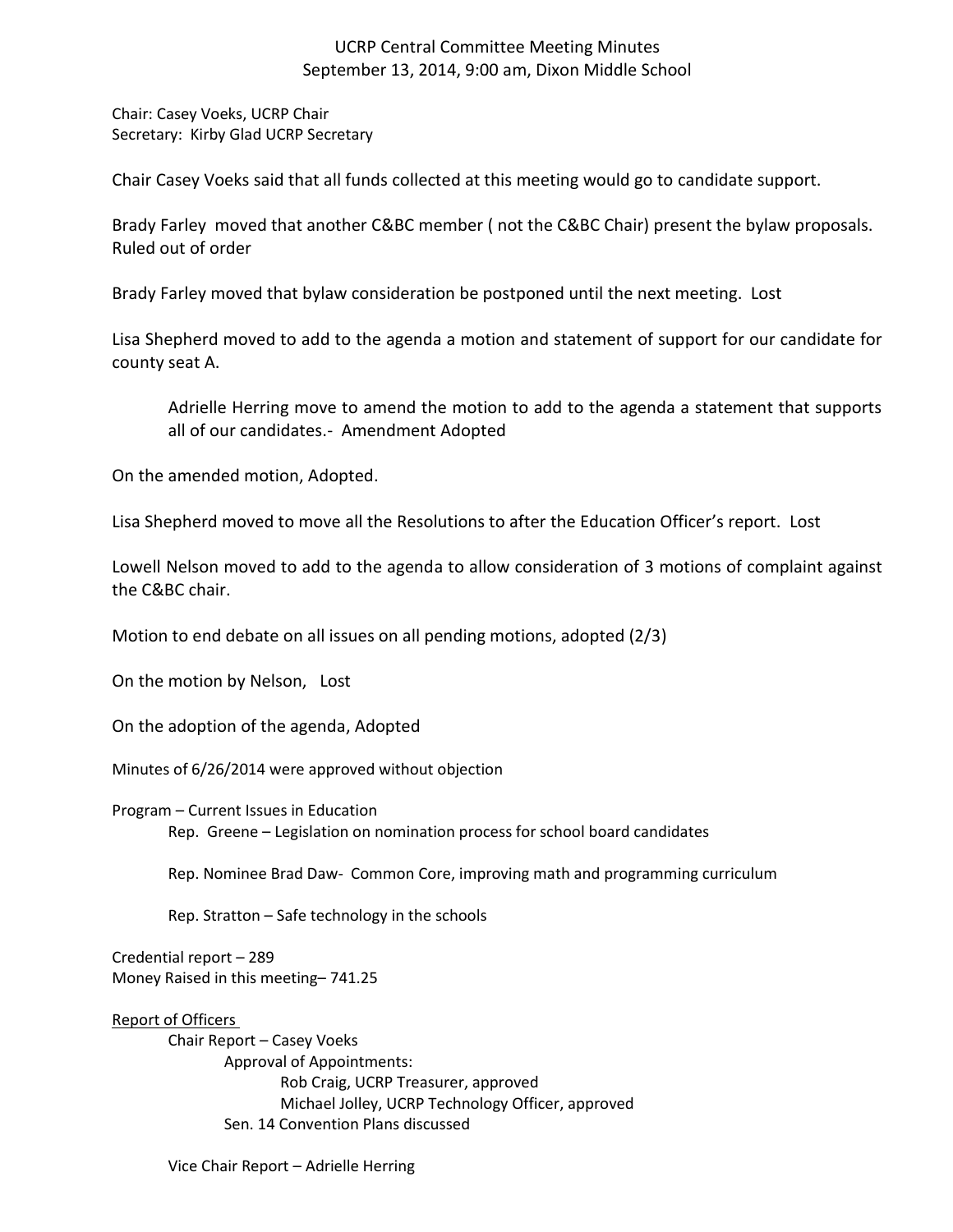Secretary Report – Kirby Glad Approval of Appointments: Sabrina Barry, Dist 64 Ed O, Approved Lincoln Day Dinner moved to Feb 21 Notice of Next meeting(s) Nov 8, 2014 ( our usual Nov date, right after election day) Jan 24, 2015 (Saturday before legislature convenes) April 18, 2015 ( County convention- 1 week after spring break) Sept 26, 2015 Nov 7, 2015 ( our usual Nov date, right after election day) Jan 23, 2016 (Saturday before legislature convenes)

Treasurer Report - Rob Craig- the current bank balance is \$33,924.74

## Education Officer – Kristen Chevrier

Training was presented on precinct officer duties for the general election. Party officers must not support candidates who are not the Party nominee, including write in candidates.

## Committee Reports

Without objection it was ordered that each bylaw proposal be voted up or down without amendment. A motion to refer back to the committee will be in order.

Limits on Debate of C&B Proposal

- Report of amendment, and report of vote in CBC and EC, by CBC Chair (not over 5 minutes)
- Sponsor and first opposition speaker (each not over 2.5 minutes)
- Speeches For/Against: up to 4 speeches for each side, alternating, up to one minute per speech
- Debate on subsidiary or incidental motions is limited to 1 minute speeches, up to 3 for and 3 against.

C&B Report – Diane Christensen

The C&B Committee moved adoption of B-157 - Amendment to Bylaw 4, Financial and Budget

Policies.

**Proposed change**: (new language is in **bold**)

Bylaw 4, Financial and Budget Policies

**G. The County Party Chair shall review and approve the monthly reconciliation of the bank account to the accounting records performed by the County Party Treasurer.** Adopted

The C&B Committee moved to adopt B-155- Amendment to Bylaw 6, Meetings and Conventions. **Proposed Change**: (changes in **bold**, removed text is in strikethrough)

Bylaw 6 Meetings and Conventions

B. The Legislative District Organizing Caucus

3. Meeting Notification. The County Party Secretary shall send **by postcard** to all voting caucus members an "Official Call" thirty days prior to the District Organizing Caucus. The call shall include, but is not limited to, the terms of eligibility, the process of declaring candidacy, the date, time and location of the district caucus. Lost

The C&B Committee B-158- Amendment to Bylaw 5, Republican Party Accountability Tamara Atkin moved to suspend the rules and amend the proposal to not strike "during the campaign"- Adopted.

The amended proposal reads:

Proposed change: (changes in **bold**, additions are underlined, removed text is in

## strikethrough)

Bylaw 5 – Republican Party Accountability

B. Candidates **Fitness** for Public Office

1. **Within seven days after the filing deadline, the Steering Committee shall either authorize or perform a background check on all Republican candidates who have declared their intention to seek a partisan elected office, county office or legislative**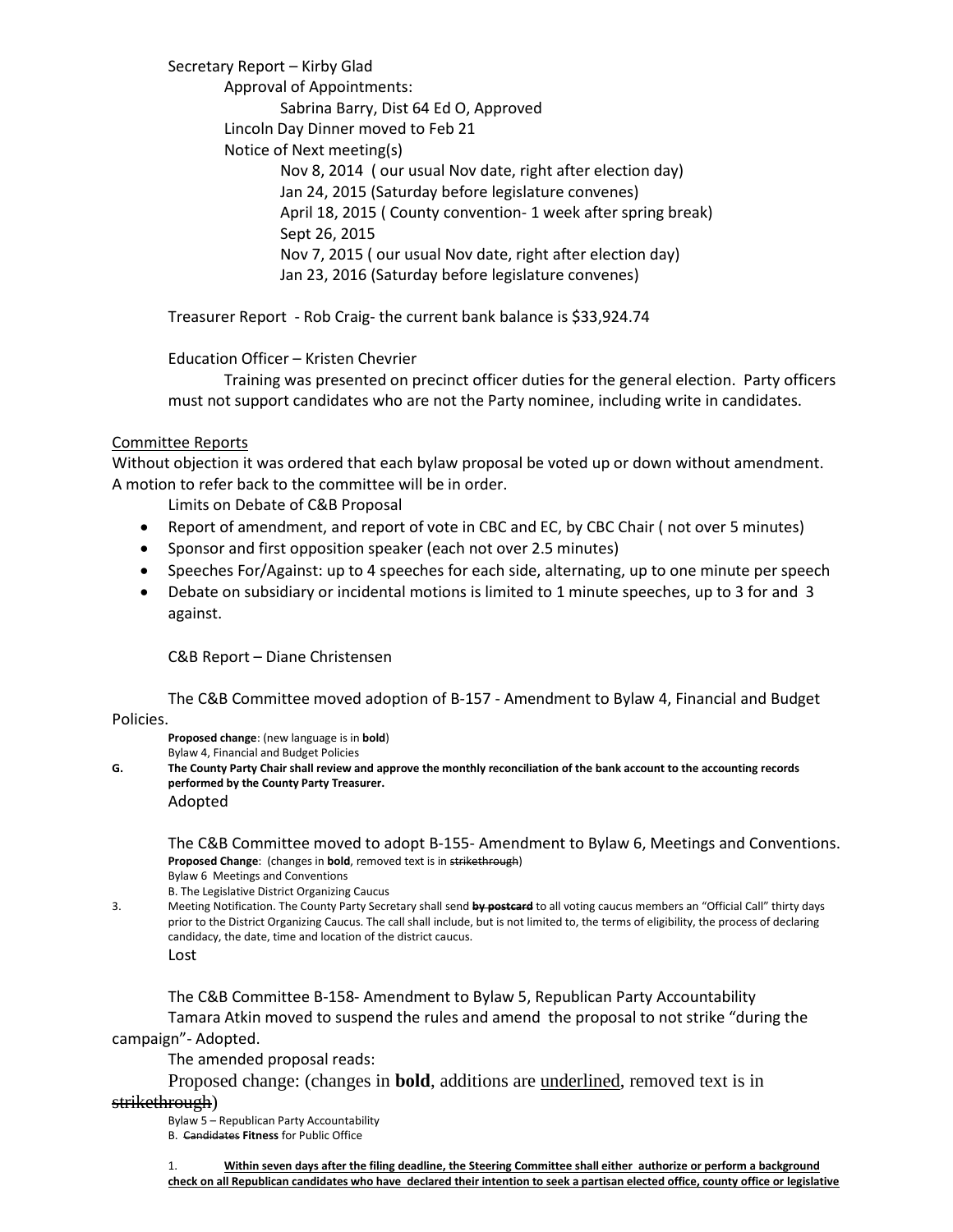**office within Utah County. The background check shall include criminal convictions and other judgments. Information gained as a result of the background checks shall be made available by the Steering Committee to county delegates, and if applicable, state delegates, at least fourteen days prior to the Nominating Convention.**

**2.** All Republican candidates who have declared their intention to seek a partisan elected office, county office or legislative office within Utah County, shall **be requested to** meet with the Steering Committee, or its designee, prior to convention to discuss written instructions, approved in advance by the Executive Committee, **and regarding** the Party's standards of and candidates**'** willingness to adhere to:

**1. a.** Fitness for public office, including but not limited to maintaining the highest degree of honesty, morality, and integrity and refraining from any conduct which would cause embarrassment to the Party; and

**2. b.** Publicly support only Republican candidates for partisan public office**. ; and**

Rogers Anders moved to refer to committee- Lost On the amended proposal, Lost

The C&B Committee moved adoption of B-159- Amendment to Bylaw 4, Financial and Budget Policies

## Proposed Change: (Changes in **bold,** additions are underlined, removed text is in

## strikethrough)

Bylaw 4 – Financial and Budget Policies

When the Steering Committee makes payments for authorized expenditures from party funds, such payments shall be made **only by check, shall require the signatures of any two of the four Elected County Party Officers according to written procedures approved by the Executive Committee,** and shall have been approved by the appropriate governing committee as budgeted.

Adopted

## New Business

Limits on Debate on Resolutions

- Sponsor and first opposition speaker (limits noted below)
- Speeches For/Against: up to 4 speeches for each side, alternating, up to one minute per speech
- Debate on subsidiary or incidental motions is limited to 1 minute speeches, up to 3 for and 3 against.

Kevin Braddy moved to suspend the rules to vote on all three resolutions in one vote without debate. Adopted

Resolution on Common Core State Standards and Assessments Resolution for Community Involvement In Nominating School Board Members The Central Committee supports all of our candidates On the vote for all three proposals, Adopted (Text shown below)

## Resolution on Common Core State Standards and Assessments

WHEREAS, The Common Core State Standards Initiative ("Common Core"), adopted as part of the "Utah Core," is not a Utah state standards initiative, but rather a set of nationally-based standards and tests developed through a collaboration between two NGO's (non-governmental organizations) and unelected boards and consortia from outside the state of Utah; and,

WHEREAS, Common Core binds us to an established copyright over standards, limiting our ability to create or improve education standards that we deem best for our own children; and,

WHEREAS, the General Educational Provisions Act prohibits federal authority over curriculum and testing, yet the U.S. Department of Education's "Cooperative Agreements" confirm Common Core's test-building and data collection is federally managed; and,

WHEREAS, "student behavior indicators" – which include testing for mental health, social and cultural (i.e. religious) habits and attitudes and family status – are now being used for Common Core tests and assessments; and,